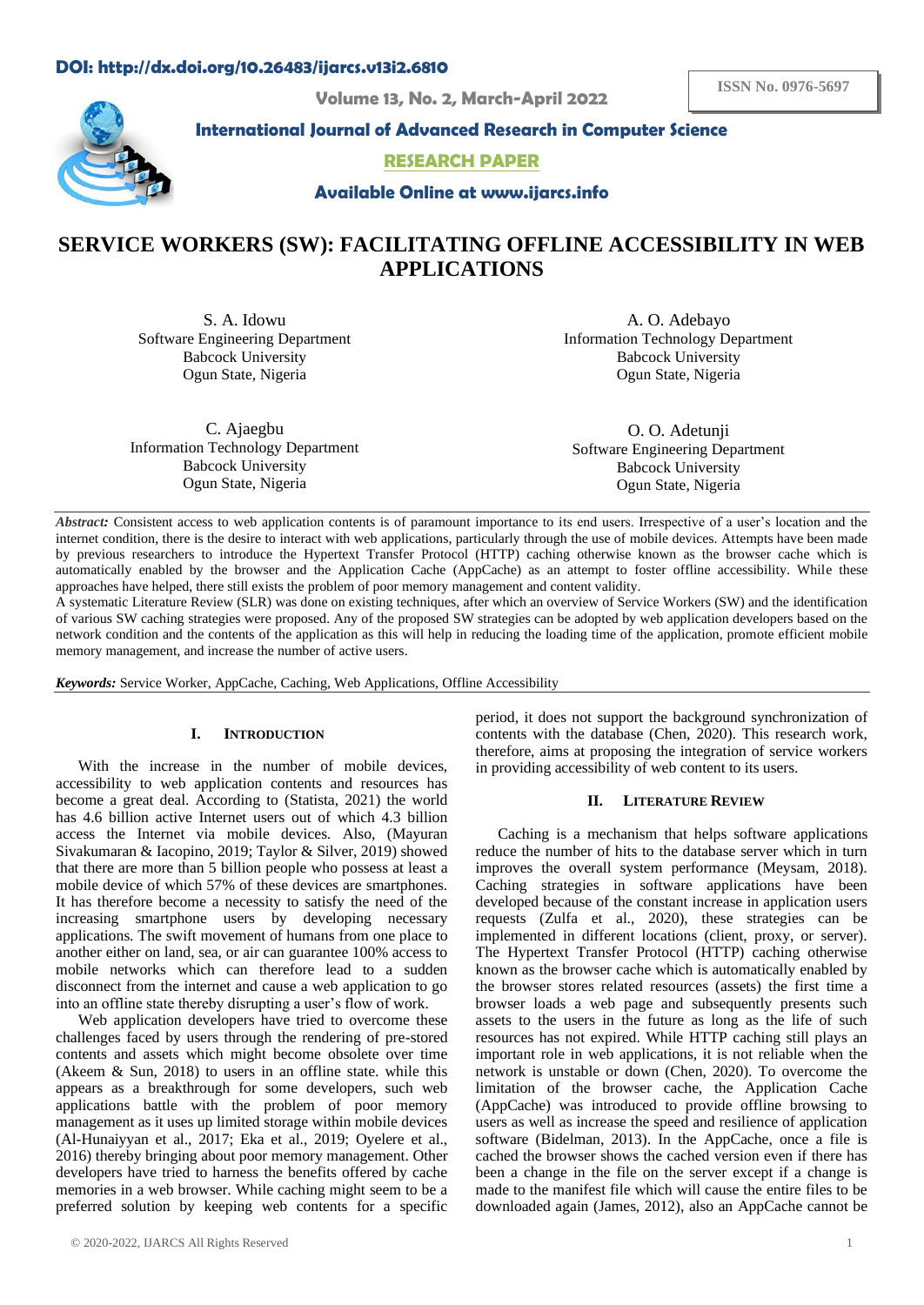partially updated which has led to security and terrible usability issues (Firtman, 2016), currently there are plans remove support for AppCache by Chrome and other Chromium-based browsers (Posnick, 2021).

These limitations associated with the AppCache have led to the introduction of Service Worker (SW) which is a script that executes in a separate thread from the browser user interface in the background. It makes it possible for web applications to function offline (Chris, 2021; Firtman, 2016). The cache logic of the service worker does not need to be consistent with the HTTP caching expiry logic. SW which is a major component in the emerging Progressive Web Applications (PWA) mobile development approach, is a set of Application Programming Interfaces (APIs) that allows applications to work offline by intercepting network requests to deliver programmatically cached responses and preloaded assets, it also manages push notification, synchronizes background data even when the application is not in use and allows users to install the application to the home screen of their mobile devices irrespective of the form factor (Lee et al., 2018).

Based on the review, it is evident that existing mechanisms that attempted to provide offline access to web applications have not proved efficient. An attempt is therefore made to propose the use of service workers along with some caching strategies to effectively offer offline access to web application users.

## **III. SERVICE WORKERS**

#### *A. Overview of Service Workers*

This is a technological component that facilitates the major functionalities of the Progressive Web Applications (PWAs). It is the key to unlocking the powers of PWAs because PWAs cannot work correctly without the implementation of service workers (Hume, 2018). It is an event-driven script that runs in the background on a separate browser thread to offer technical features such as background synchronization which defers actions until the user has stable connectivity, and push notifications that engage the users while the application is not opened (Gambhir & Raj, 2018; Parbat, 2018). As of today, when users attempt to view a website or web application with a flaky network connection, or lost network connection in the process, they are shown a response as depicted in figure 1.



Figure 1: A Mobile and Desktop View of a Web Application in an Offline State

Figure 1 implies that the current offline state of websites cannot provide any iota of useful information to its users. This is where the service worker comes in to turn the error as seen in figure 2.10 into something that can gracefully be handled. Invariably, the service worker acts as a proxy between the browser and the network that can run even when the browser is closed. According to (Mishra, 2016), SW is a programmable proxy where programmers can handle the network requests as shown in figure 2.



(a) Regular Web Applications

| <b>Application</b> | <b>Network</b> |
|--------------------|----------------|

(b) Web Applications with Service Worker

#### **Figure 2: Service Worker as a Network Proxy (Researcher's Image)**

While figure 2(a) shows how a regular web connects to the Internet to retrieve a user's request, figure 2.11(b) shows how the SW resides between the application and the network which then decides when to retrieve contents from the cache and when to retrieve them from the network.

Every registered service worker runs on a separate thread different from the browser's main thread which runs persistently in the background even when the associated application is closed (Lee et al., 2018). (Malavolta et al., 2017) researched to confirm if there is a negative impact of the service worker on the energy efficiency of PWA. The result showed there was no significant impact on energy consumption. SW does not have direct access to the Document Object Model (DOM) because it is a JS worker, this is handled such that the SW communicates with pages on which it is applied by responding to messages sent through the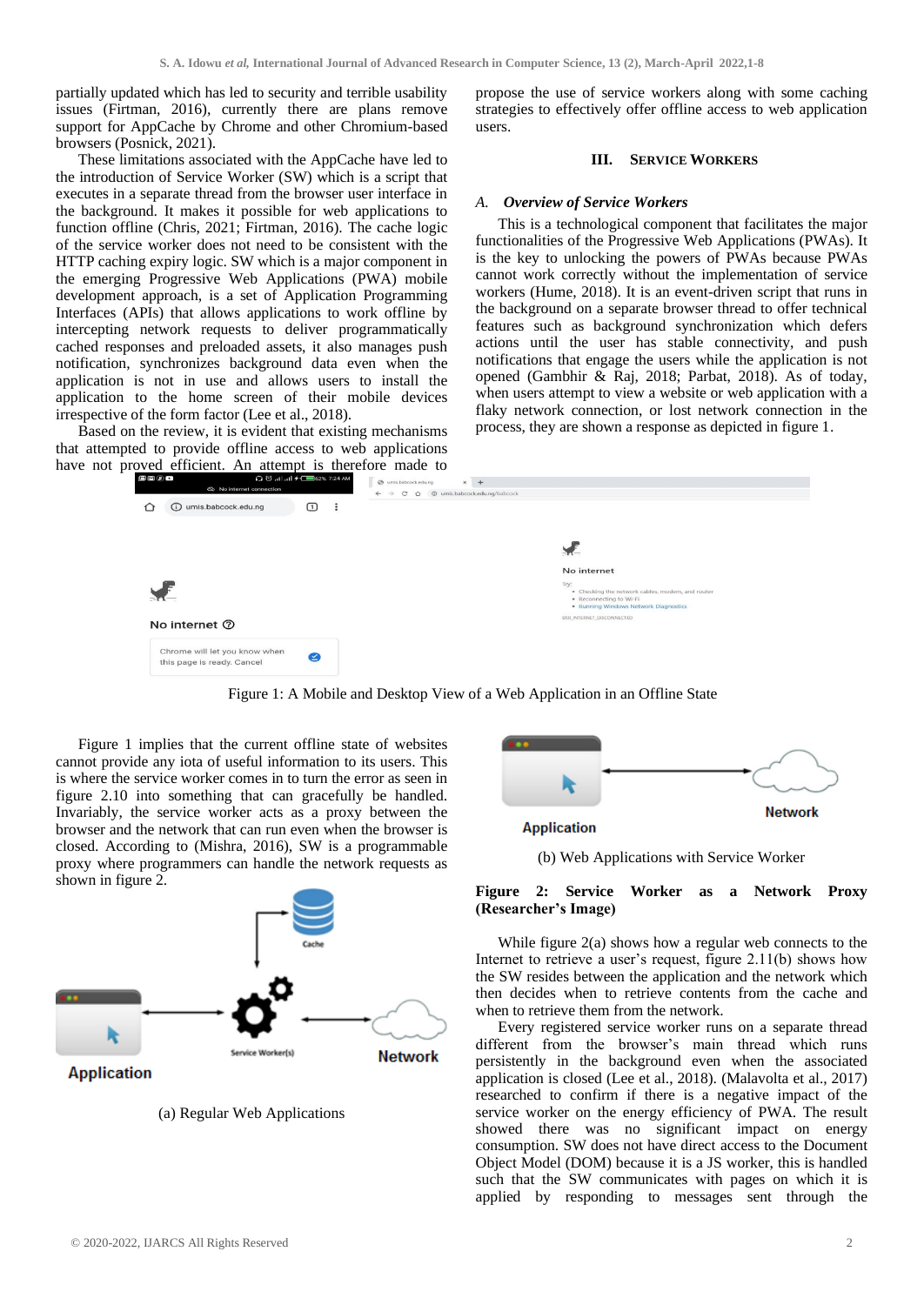*PostMessage()* which in turn will modify the DOM (Gambhir & Raj, 2018). Because the SW can intercept network requests and can in one way or the other modify the content or even replace it with new ones, it is therefore imperative that SW are served over HTTPS (Parbat, 2018). HTTPS registers an SW on a browser and binds it t a website origin as defined by the HTTPS protocol, port, and domain. The essence of this is to secure the applications and prevent users from security attacks such as man-in-the-middle attack (Lee et al., 2018; Parbat, 2018).

Service workers are quite different from the standard JS files, though they are both written in JavaScript, the differences are highlighted as follows:

- SW runs its global script context.
- SW is not tied to a particular web page.
- SW cannot modify elements on the web page because it has no DOM access.
- SW can be only be served on the HTTPS protocol.

SW is designed to be completely asynchronous thereby making it impossible to access synchronous components such as the local storage.

## *B. Service Worker (SW) Life Cycle and Events*

The SW is a short-life span event-driven script that is downloaded in the background whenever the user visits the pages (Gambhir & Raj, 2018; Parbat, 2018). Developers having good control over the cached resources is imperative in developing offline applications which can work optimally on a poor network. A service worker goes through different stages otherwise known as the service worker life cycle. Figure 3 shows the SW lifecycle that will take place when a user visits a webpage.



**Figure 3: Lifecycle of a Service Worker (Researcher's Image)**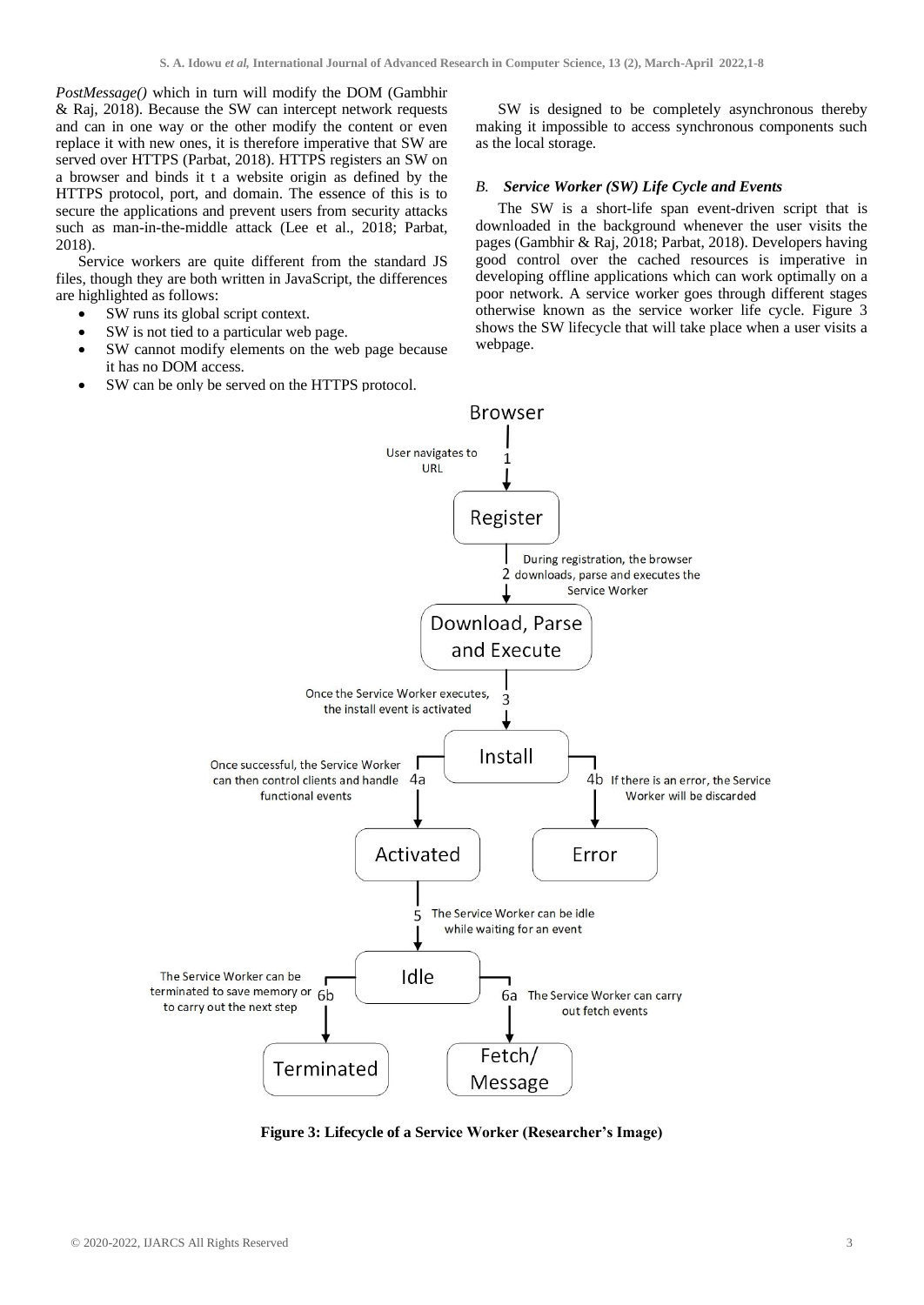As depicted in figure 3 when a user accesses a webpage for the first time, the *register()* function is called during which the browser will download, parse, and execute the SW. Also, before a successful registration, there will be a check to see if the browser supports SW. Listing 1 shows sample codes used to register a service worker.

Once the SW has been successfully registered, the install event is activated to install the SW and initially cache the important assets of the websites. Listing 2 shows the install events and the caching assets. Once the installation of the SW is successful, the activate event is fired once and the SW is now in control of things within the scope in which it was defined. Listing 3 shows the activate event. Once activated, the SW begins to receive fetch and synchronization events which are triggered multiple times (based on each HTTPS request) as the user navigates from one page to another as shown in Listing 4.

*1) Register Event:* This event is used to register the presence of the service worker in the CB-MLMS and also to specify the location of the SW. Listing 4.2 shows the codes used in registering the service worker.

```
1. let swURL = `path-to-serviceWorker/sw.js`;
2. if ("serviceWorker" in navigator) {
3. navigator.serviceWorker
4. .register(swURL)
5. then((res) \implies console.log("Service WorkerRegistered", res))
6. . .catch((err) \Rightarrow console.log("Service Worker not
    registered", err));
7. }
```
## **Listing 1: Sample code for the Register Event**

From the above listing,

- Line 1: Specifies the path to the service worker script.
- Line 2: Checks to see if the student's browser supports SW before proceeding with the registration.
- •
- Line 3-4: Registers the service worker found in the specified location.
- Line 5: Logs a statement to the console to the console if the registration is successful.
- Line 6: Logs a statement to the console to the console if the registration is not successful.

*2) Register Event:* After a successful registration, this install event is fired to install the specified SW, while this process is ongoing, the constant assets of the CB-MLMS are pushed into a static cache memory.

| $\mathbf{1}$ .   | self.addEventListener("install", (evt) $\Rightarrow$ { |
|------------------|--------------------------------------------------------|
| $\overline{2}$ . | evt.waitUntil                                          |
| 3.               | caches.open(staticCacheName).then((cache) => {         |
| 4.               | cache.addAll(assets); //addding all assets             |
| 5.               | console.log("Caching all assets");                     |
| 6.               | $\{ \}$                                                |
| 7.               | $\mathcal{L}$                                          |
| 8.               | $\ddagger$ :                                           |
|                  | Listing 2: Sample Codes to Install and Cache Assets    |

From the above Listing,

- Line 1: This fires the install event (self refers to the service worker).
- Line 2: While the event is being fired, this line puts the install event on hold
- Line 3-4: While the event is on hold, the static cache is opened and loaded with the static assets of the CB-MLMS.
- Line 5: Logs a statement to the console to show the caching of all assets.

*3) Activate Event:* A successful installation of the service worker does not connote the activeness of a service worker. The service worker only becomes activated after the activate event is fired. Upon activation, the old cache memory is expunged for the service worker.

| 1.         | self.addEventListener("activate", $(ev) \Rightarrow$ { |  |  |
|------------|--------------------------------------------------------|--|--|
| 2.         | evt.waitUntil                                          |  |  |
| 3.         | caches.keys().then((keys) $\Rightarrow$ {              |  |  |
| 4.         | return Promise.all                                     |  |  |
| 5.         | keys                                                   |  |  |
| 6.         | .filter((key) => key !== staticCacheName && key        |  |  |
|            | $!=$ dynamicCacheName)                                 |  |  |
| 7.         | $map((key) \Rightarrow caches.delete(key))$            |  |  |
| 8.         | $\cdot$ );                                             |  |  |
| 9.         | $\rightarrow$                                          |  |  |
| 10.        | $\rightarrow$                                          |  |  |
| $11. \}$ : |                                                        |  |  |
|            | Listing 2. Comple Codes to Astivate the Course Woulse  |  |  |

**Listing 3: Sample Codes to Activate the Service Worker** From the above Listing,

- Line 1: This fires the activate event (self refers to the service worker).
- Line 2: While the event is being fired, this line puts the activated event on hold
- Line  $3-7$ : This checks the current key(s) for the current cache memories (static and dynamic) respectively and deletes any cache memory that does not correspond with the current cache memory.

*4) Fetch Event:* After activation, the service worker begins to receive requests and synchronization events which will be triggered multiple times based on the HTTPS request as the users navigate from one page to another. While requests are made, the Dynamic cache memory is checked for a corresponding response, if the response is not found, then the request is fetched and the dynamic cache is updated.

| 1.  | self.addEventListener("fetch", $(ev) \Rightarrow$ { |
|-----|-----------------------------------------------------|
| 2.  | evt.respondWith                                     |
| 3.  | caches                                              |
| 4.  | .match(evt.request)                                 |
| 5.  | .then( $(cacheRes) \Rightarrow$ }                   |
| 6.  | return (                                            |
| 7.  | cacheRes $\parallel$                                |
| 8.  | $fetch(evt.request).then((fetchRes) \Rightarrow \{$ |
| 9.  | return                                              |
|     | caches.open(dynamicCacheName).then((cache) => {     |
| 10. | cache.put(evt.request.url, fetchRes.clone());       |
| 11. | limitCacheSize(dynamicCacheName, 40);               |
| 12. | return fetchRes:                                    |
| 13. | $\vert \cdot \rangle$                               |
| 14. | $\{x\}$                                             |
| 15. | ):                                                  |
| 16. |                                                     |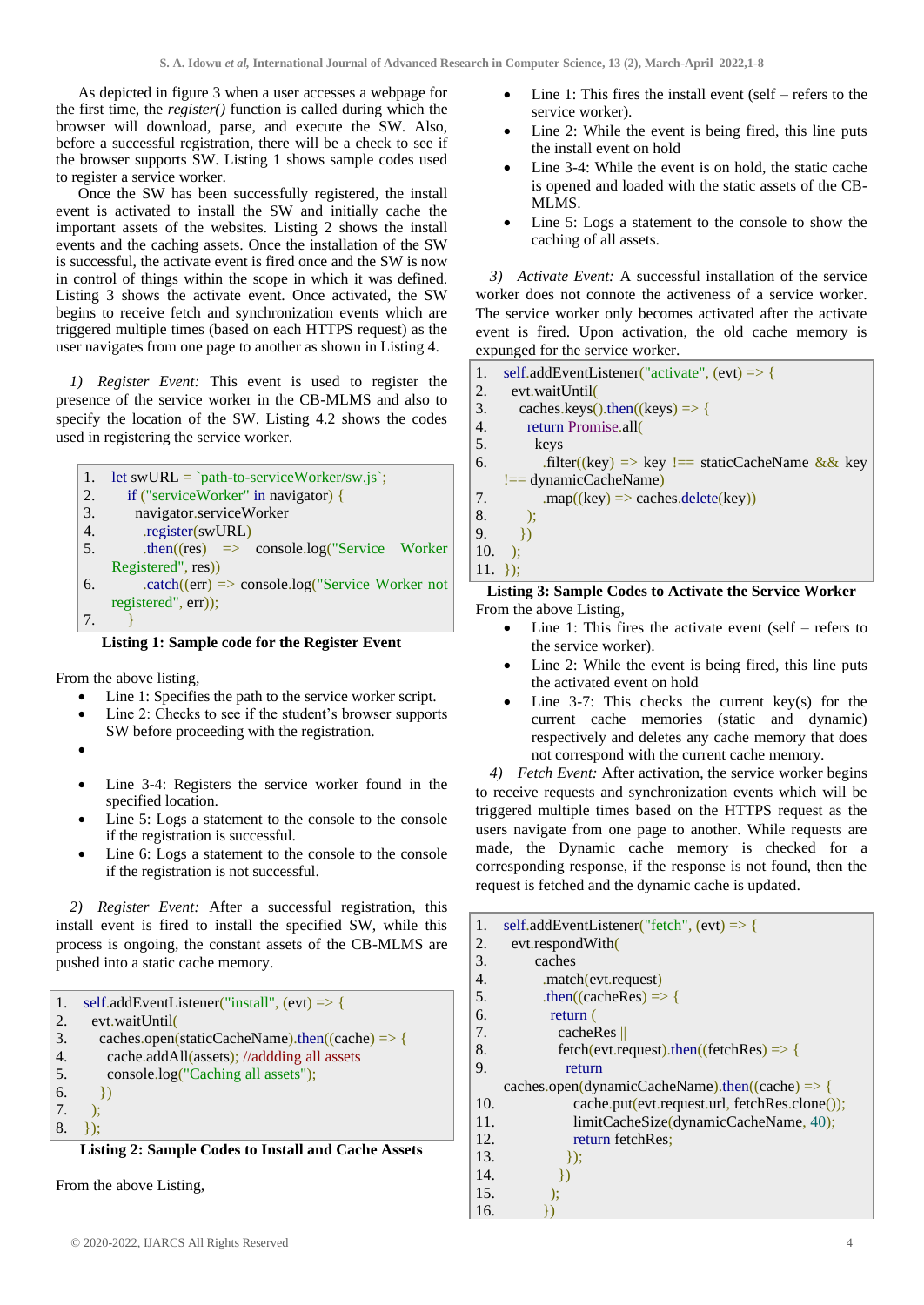| 17.              | $. catch() \Rightarrow \{$                 |
|------------------|--------------------------------------------|
| 18.              | if (evt.request.url.indexOf(".js") > -1) { |
| 19.              | return caches.match("/fallback");          |
| 20.              |                                            |
| 21.              |                                            |
| 22.              |                                            |
| $ 23. \rangle$ : |                                            |

#### **Listing 4: Sample Codes for the Service Worker Fetch Event**

From the above Listing,

- Line 1: This fires the fetch event (self refers to the service worker) whenever a request is made.
- Line 2-4: This checks the cache for a match with the user's request.
- Line 5-10: Once there is a match, the cached response is sent back to the user, if not the response to the request is pulled from the server, and a clone is made which is sent and stored in the dynamic cache.
- Line 11: Shows the number of responses that can be stored in the Dynamic cache at any given time. Once the number is exceeded, the first response in the dynamic cache is automatically deleted.
- Line 17-20: This shows a customized fallback page to the user if the user requests any file other than JavaScript file.

## *C. Browser Compatibility with Service Worker (SW)*

SW is progressive and thus the experience varies across browsers (Parbat, 2018). For a PWA to fully implement its SW functionality, the user's browser must be fully compatible with SW. however, browsers with partial compatibility will experience some benefits of SW due to to its progressive enhancement nature. Figure 4 shows the current browser compatibility.



## **Figure 4: Current Browser Compatibility for Service Worker [19]**

As shown in figure, there are eleven (11) browsers that fully support SW, two (2) browsers partially support SW, and three (3) browsers do not support SW at all. Comparing this report with that of (Parbat, 2018) where only 5 browsers fully supported SW, shows a consistent and significant increase in the number of browsers that fully supports SW, which implies that in coming years, all browsers will fully support SW thus making PWA a great choice.

#### **IV. SERVICE WORKERS CACHING STRATEGIES**

The SW can implement caching various scenarios to effectively present offline contents to users based on the

network condition and the content. Below are various SW caching strategies that can be utilized by web application developers:

## *A. Fastest Caching Strategy*

This strategy presents to the users the content that can be loaded first from the server through a network request or the cache memory. This is an efficient strategy with almost fresh content. The fastest strategy is depicted in figure 5.

#### *B. Fastest Caching Strategy*

Here, an attempt is made to provide a response based on the user's request from the cache. If the corresponding response is found in the cache (cache hit), it is sent to the user but the corresponding response is not found in the cache (cache miss),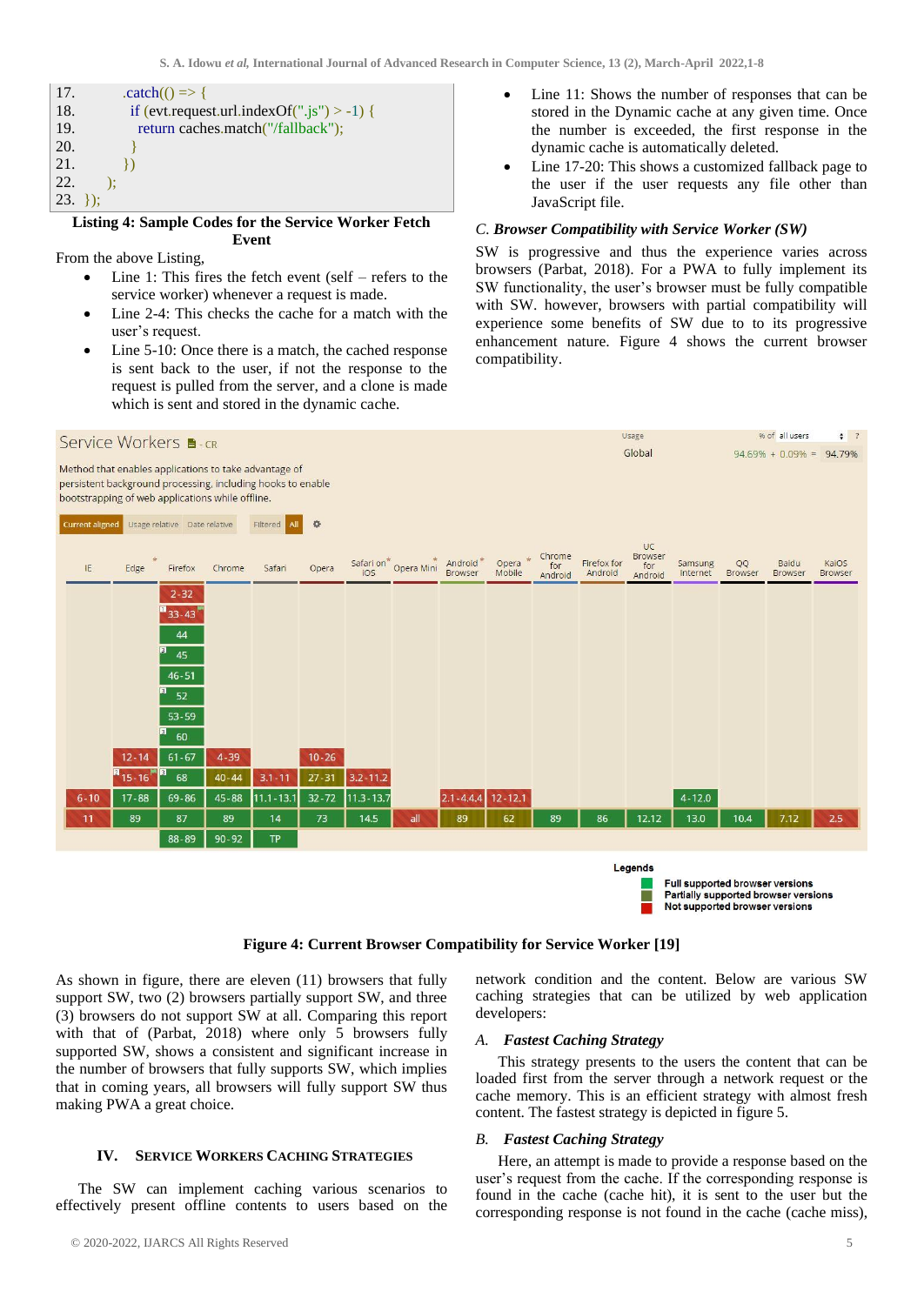then the response will be pulled from the server through the network after which the cache will be updated. This caching strategy is efficient as it reduces the response time. However, the content in the cache might be outdated. This strategy is suitable for data that are stable over time. Figure 6 diagrammatically shows this strategy.

## *C. Network First Strategy*

This is the direct opposite of the cache first approach. Here, an attempt is made to retrieve the user's response first from the network. If the network connection is established, then it is a success. If a network connection is unavailable, then the cache is accessed to retrieve the most recent data that correspond to the user's request. The advantage of this approach is that data presented to the users will always be updated provided there is a network connection. Network connection time out is however a challenge. This approach is the best fit for data that are constantly updated. Figure 7 shows this strategy diagrammatically.

## *D. Cache Only Strategy*

This strategy loads users' responses from the cache only. There is no option for a network connection. This approach provides a fast response to the user but can only be utilized for data that are permanently cached and never needs to be updated. The cache-only strategy is depicted in figure 8.

#### *E. Network Only Strategy*

This approach ensures that responses are only gotten through the network. Cache memory is not accessed even if they are available. Figure 9 shows the representation of this strategy.







Figure 6: Cache First Caching Strategy



Figure 7: Cache First Caching Strategy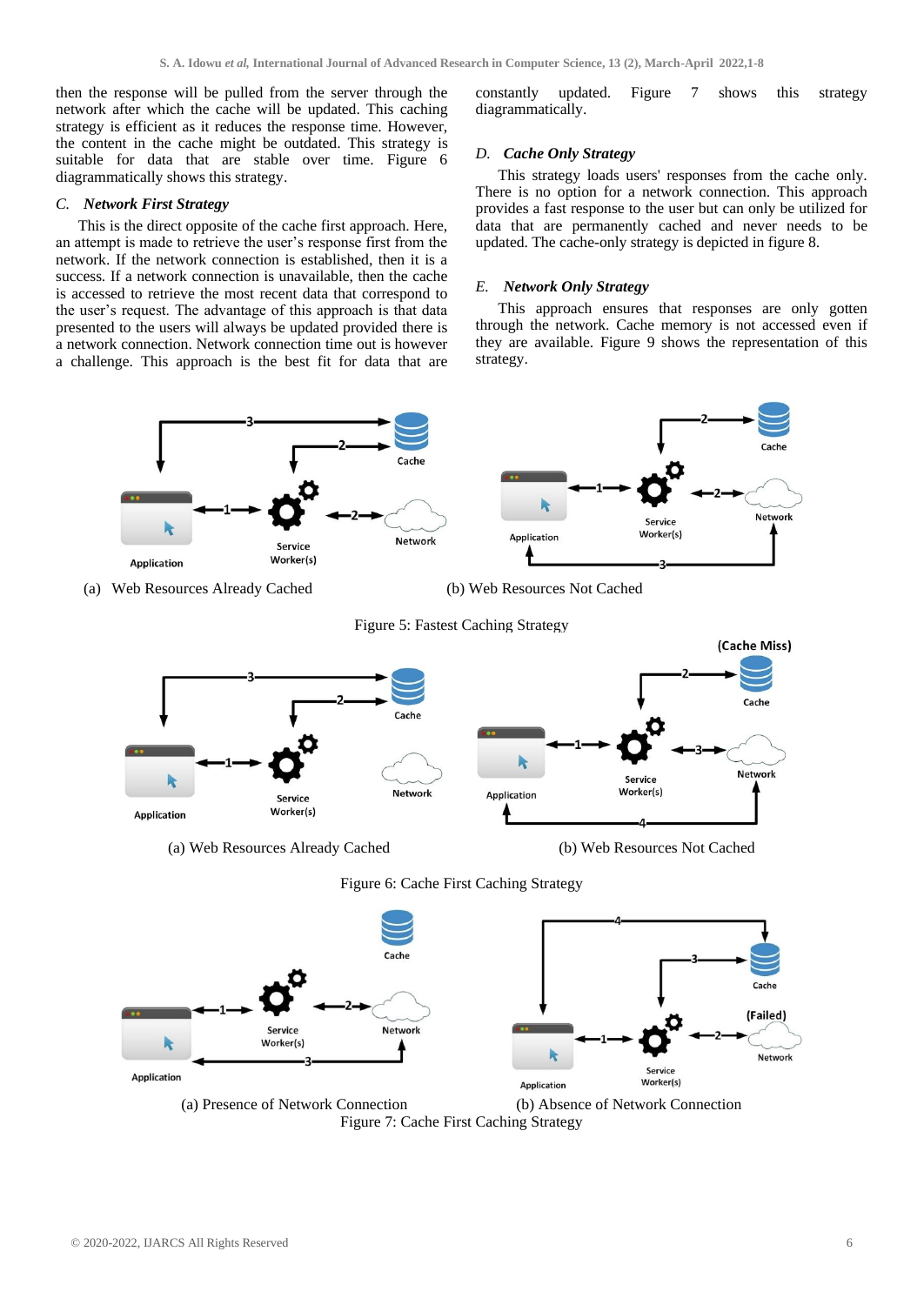

Figure 8: Cache Only Caching Strategy





## **V. CONCLUSION**

Various approaches can be adopted in the development of web applications by incorporating various caching mechanisms such as the Hypertext Transfer Protocol cache otherwise known as the browser cache, AppCache, and so on. So far, the research has been able to propose five (5) service worker caching strategies that can be adopted by web application developers to support offline accessibility, maintain content validity by supporting background content synchronization either in the presence or absence of internet connections. The integration of service workers into web applications can go a long way in improving the loading time as well as increase the number of daily active users of a web application.

#### **VI. REFERENCES**

- [1] O. Akeem and Y. Sun, "Mobile E-learning Support System for Secondary Schools in Nigeria," in In 2018 1st IEEE International Conference on Knowledge Innovation and Invention (ICKII), 2018, pp. 262–265, doi: 10.1109/ICKII.2018.8569091.
- [2] R. R. Eka, T. V. Utami, and K. D. Listriana, "Mobile Based Learning Development for Improving Quality of Nursing Education in Indonesia," in In 2019 IEEE Conference on Sustainable Utilization and Development in Engineering and Technologies (CSUDET), 2019, pp. 39–44, doi: 10.1109/CSUDET47057.2019.9214755.
- [3] A. Al-Hunaiyyan, S. Al-Sharhan, and R. Alhajri, "Prospects and Challenges of Mobile Learning "Prospects and Challenges of Mobile Learning<br>Implementation: Kuwait HE Case Study," 2017. Accessed: Mar. 14, 2021. [Online]. Available: https://www.researchgate.net/publication/346473760.
- S. S. Oyelere, J. Suhonen, and E. Sutinen, "M-learning: A New Paradigm of Learning ICT in Nigeria," Int. J. Interact. Mob. Technol., vol. 10, no. 1, pp. 35–44, 2016, doi: 10.3991/ijim.v10i1.4872.
- [5] J. Chen, "Service Worker Caching and HTTP Caching," Web Dev, 2020. https://web.dev/service-worker-cachingand-http-caching/ (accessed Jul. 25, 2021).
- [6] S. Meysam, "Caching in Web Applications," Codementor, 2018.
	- https://www.codementor.io/@meysamsamanpour/caching -in-web-applications-fz1gzizpa (accessed Jul. 25, 2021).
- [7] M. I. Zulfa, R. Hartanto, and A. E. Permanasari, "Caching Strategy for Web Application – A Systematic Literature Review," International Journal of Web Information Systems, vol. 16, no. 5. Emerald Group Holdings Ltd., pp. 545–569, Nov. 09, 2020, doi: 10.1108/IJWIS-06-2020- 0032.
- [8] E. Bidelman, "A Beginner's Guide to Using the Application Cache," HTML5Rocks, 2013. https://www.html5rocks.com/en/tutorials/appcache/beginn er/ (accessed Jul. 25, 2021).
- [9] B. James, "Problems with Application Cache," Disqus, 2012. https://blog.jamesdbloom.com/ProblemsWithApplication Cache.html (accessed Jul. 25, 2021).
- [10] M. Firtman, "Service Workers Replacing AppCache: A Sledgehammer to Crack a Nut," Medium, 2016. https://medium.com/@firt/service-workers-replacingappcache-a-sledgehammer-to-crack-a-nut-5db6f473cc9b (accessed Jul.  $25$ , 2021).
- [11] J. Posnick, "Preparing for AppCache Removal," WebDev, 2021. https://web.dev/appcache-removal/ (accessed Jul. 25, 2021).
- [12] L. Chris, "What is a Service Worker? Transform Your Web Site to an Instant Loading Powerhouse!," Love2Dev, 2021. https://love2dev.com/blog/what-is-a-serviceworker/ (accessed Jul. 25, 2021).
- [13] J. Lee, H. Kim, J. Park, I. Shin, and S. Son, "Pride and Prejudice in Progressive Web Apps: Abusing Native App-Like Features in Web Applications," in Proceedings of the ACM Conference on Computer and Communications Security, 2018, pp. 1731–1746, doi: 10.1145/3243734.3243867.